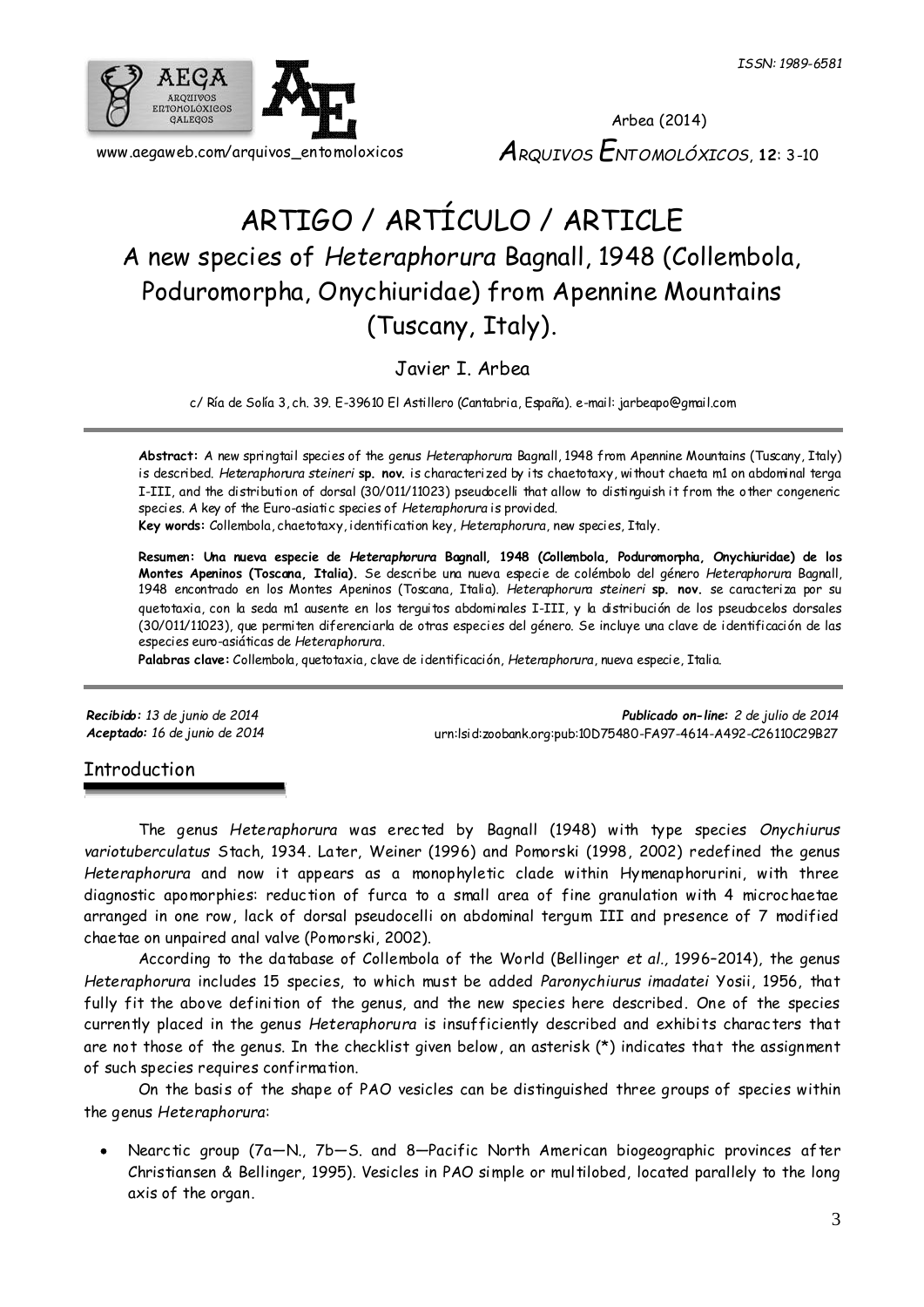- *Heteraphorura bima* (Christiansen & Bellinger, 1980)
- *H. casa* (Christiansen & Bellinger, 1980) (syn. *Heteraphorura cassa* (*sic*) Pomorski, 2002)
- *H. intricata* Pomorski, 2002
- *H. justynae* Pomorski, 2002
- *H. subtenuis* (Folsom, 1917)
- *H. tala* (Christiansen & Bellinger, 1980)
- Euro-asiatic group (2a—European and 2b—N. Eurasian biogeographic provinces after Christiansen & Bellinger, 1995). Vesicles in PAO simple or multilobed, located perpendicularly or oblique to the long axis of the organ.
	- *H. carpatica* (Stach, 1954)
	- (\*) *H. edentata* (Kos, 1939). For the presence of 2+2 pseudocelli on abdominal tergum III, this species departs from *Heteraphorura*.
	- *H. orientalis* (Martynova, 1976)
	- *H. steineri* **sp. nov.**
	- *H. variotuberculata* (Stach, 1934) (syn. *Onychiurus variotuberculatus* var. *terricolus* Kos, 1940, syn. *Onychiurus setiventris* Butschek, 1948)
- Oriental group (3a—Sino-Japanese and 4—W. and Central Asian biogeographic provinces after Christiansen & Bellinger, 1995). Vesicles in PAO compound.
	- *H. conjungens* (Börner, 1909)
	- *H. japonica* (Yosii, 1967) and *H. japonica* ssp. *kyotensis* Yoshii, 1996
	- *H. longisetosus* (Lee & Park, 1986)
	- *H. pseudoseolagensis* (Martynova, 1981)
	- *H. seolagensis* (Lee, 1974)
	- *H. imadatei* (Yosii, 1956) **comb. nov.** Originally described within the genus *Onychiurus (Paronychiurus)* by Yosii (1956), later placed in *Onychiurus (Japonychiurus)* by Yoshii (1996).

# Material and methods

Specimens were mounted in Hoyer medium, after clearing in Nesbitt solution. Material is deposited in the Museo Nacional de Ciencias Naturales, Madrid, Spain (MNCN).

In the description it was used the nomenclature of morphological features as proposed by Jordana *et al.* (1997), Pomorski (1998, 2002) and Weiner (1996). Labial papillae type is named after Fjellberg (1999). Labium areas and chaetal nomenclature follow Massoud (1967) and D'Haese (2003). Chaetae on anal valves are recognised after Yoshii (1996). Pseudocellar formulae are the number of pseudocelli by half-tergite (dorsally) or half-sternite (ventrally) as follows: head anterior, head posterior/ Th. I, Th. II, Th. III/Abd. I, Abd. II, Abd. III, Abd. IV, Abd. V. Tibiotarsus chaetotaxy formula follows Deharveng (1983), and is expressed as: total number of chaetae (number of chaetae in row C, number of chaetae in row B, number of basal chaetae in rows A+T).

**Abbreviations used**: AIIIO—sensorial organ of Ant. III, Th.—thoracic segments, Abd. abdominal segments, Ant.—antennal subsegments, PAO—postantennal sense organ, pso—pseudocellus/ pseudocelli, psx—parapseudocellus/parapseudocelli.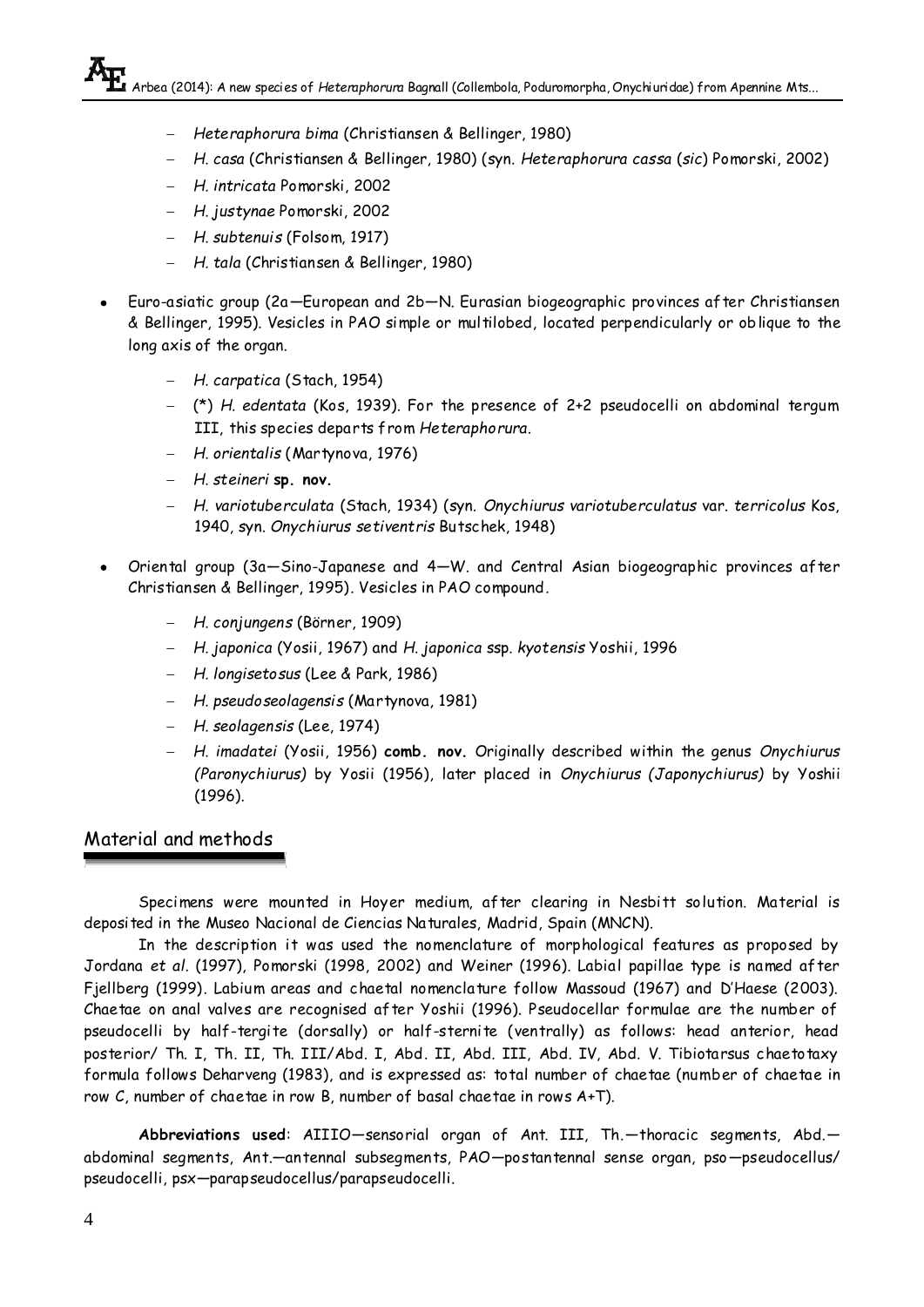## Taxonomic section

*Heteraphorura steineri* **sp. nov.** (Figs. 1-15, Table I) *Onychiurus apuanus* Steiner in Franz, 1975 (*nomen nudum*)

**Type locality.** Stazzena, Tuscany, Apennine Mountains (Italy), 1000 m.

#### **Type material.**

**Holotype:** Female (mounted on slide labelled Sp305): Italy, Apennine Mountains, Tuscany, Stazzena, 1000 m, beech forest, leaf litter, 10.IX.1953, H. Franz leg. **Paratypes:** Four males, three females and one juvenile specimen (mounted on slides labelled Sp305) collected together with holotype. Holotype and paratypes deposited in MNCN.

#### **Description.**

Colour white. Size, without antennae, males 1.4-1.7 mm, females 1.7-1.9 mm (Holotype – 1.8 mm). Shape of body cylindrical, robust, with conically narrowing end of abdomen (Abd. V and VI) (Fig. 1). Granulation of dorsal side of the body distinct, regular, stronger around pso. Usually 10-11 grains around each pso (Figs.  $9-11$ ).

Head. Antennae distinctly shorter than head. AIIIO consists of: 5 conical papillae; 2 sensory rods; 2 finely granulated, spherical sensory clubs; 5 guard chaetae. On Ant. III the microsensillum is located laterally, slightly below AIIIO. Ant. IV with subapical organite and ms located distinctly above row of posterior chaetae (Fig. 3). Ant. II with 16 chaetae. Ant. I with 8 chaetae. Antennal base well marked. PAO in a long cuticular groove with 2 border chaetae, consisting of 20-25 simple and multilobed vesicles located perpendicularly or oblique to the long axis of the organ (Fig. 2). Dorsal cephalic chaeta d0 absent (Fig. 1). Mandible with strong molar plate and 4 apical teeth. Maxilla bearing 3 teeth and 6 short lamellae. Maxillary palp simple with 1 basal chaeta (bc), two sublobal hairs (Fig. 12). Labium with 7 proximal, 4 basomedian (E, F, G, f) and 6 basolateral chaetae (Fig. 4); labial type AC, papillae A–E respectively with 1, 4, 0, 3 and 3 guard chaetae. Head ventrally with 4+4 postlabial chaetae along ventral groove (Fig. 4).

Pso formula 30/011/11023. Subcoxae and ventral part of body without pso, psx invisible. Localization of pso is presented in Fig. 1.

Body chaetotaxy. Dorsal chaetotaxy usually symmetrical, ordinary chaetae well differentiated into meso and macrochaetae, as in Fig. 1. Th. I tergum with 7+7 dorsal chaetae. Th. II-III tergum with lateral microsensilla and 3+3 chaetae along axis. Abd. I–III terga with 2+2 chaetae along axis (chaeta m1 absent) (Fig. 1). Abd. IV tergum with median m0 chaeta, sometimes with p0 chaeta. Abd. V tergum with two submedian chaetae (a0 and m0) asymmetrical. Abd. VI tergum with three median chaetae. Sterna of Th. I, II, and III without chaetae. Abd. ventral chaetotaxy as in Figs. 5-6.

Appendages. Subcoxa 1 of legs I–III with 4, 5 and 6 chaetae respectively. Tibiotarsi of legs I, II and III with 21 (3, 7, 11), 21 (3, 7, 11) and 20 (2, 7, 11) chaetae each (Figs. 13-14). Claw always with strong denticle. Empodial appendage with basal lamella, appendage length equals 2/3 of the inner edge of the claw (Figs. 13-14). Tubus ventralis usually with 7-8+7-8 chaetae (Figs. 5-6). Trace of reduced furca in shape of two symmetrical small patches of fine granulation with 4 small chaetae in one row posteriorly (Figs. 7-8); only one manubrial row of chaetae posterior to dental chaetae (Figs 7-8).

Genital plate with about 10 chaetae in females, 28-30 chaetae in male. Male ventral organ situated on abdominal sternum III, above trace of reduced furca, consists of 22-32 thick, weakly curved chaetae, located closely together in elliptical integumentary pocket (Fig. 7). Anal valves with numerous acuminate chaetae; each lateral valve with a0, 2a1; unpaired anal valve with chaetae a0, 2a1,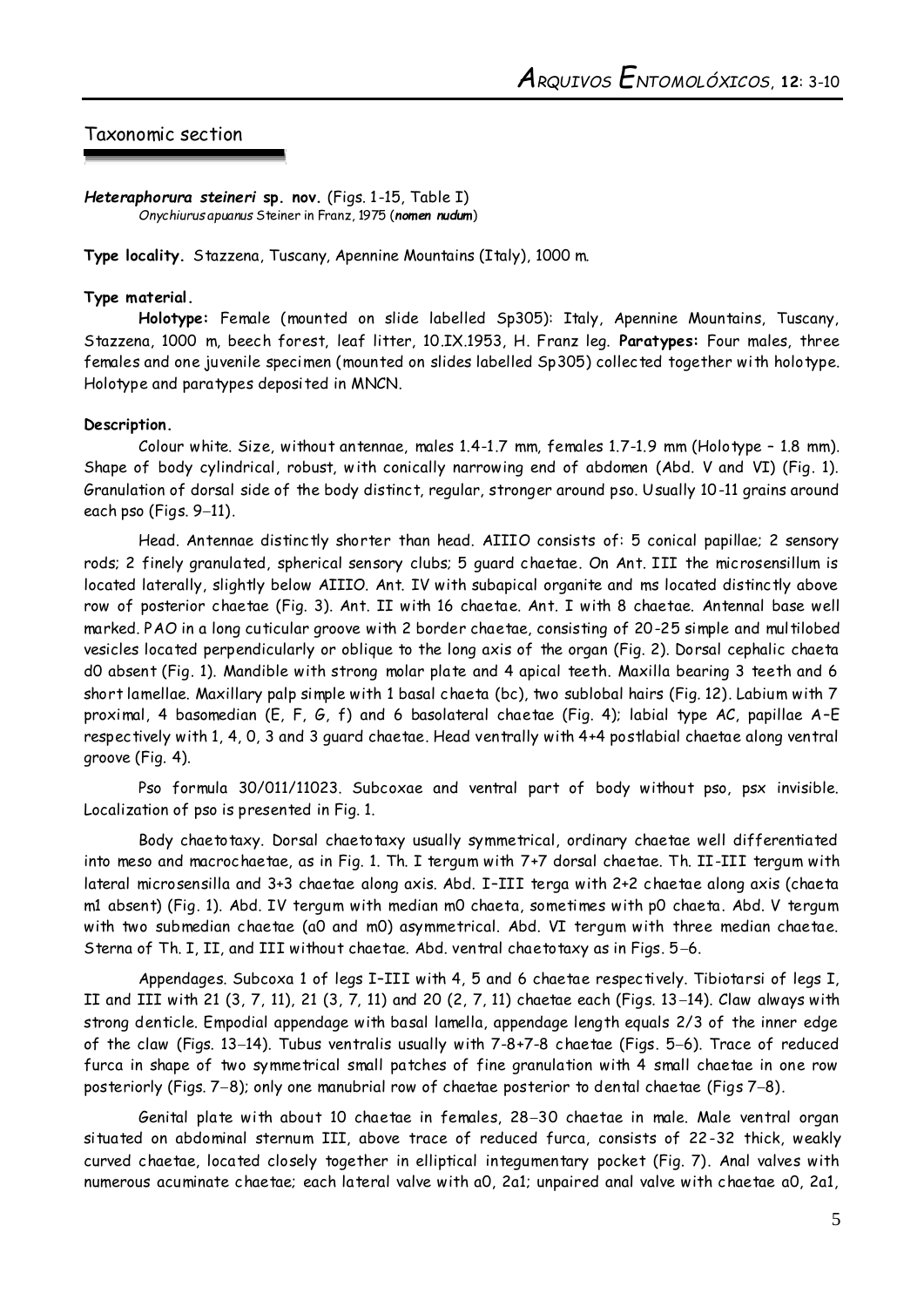2a2, b0, 2b1, 2b2, c0, 2c1, 2c2, 5-7 of which are thickened chaetae, curved upwards: 2a1, b0, 2b1, 2b2 (b1 sometimes as normal or slightly thickened chaetae) (Figs. 15). Anal spines set closely together, rather strong, weakly curved, pointed, with distinct basal papillae, as long as the claw.

**Variability.** It is observed asymmetrical chaetotaxy and pseudocellar aberrations, manifested as reduction of pseudocelli on abdominal tergum V (2+3 pso in two adult specimens).

**Etimology.** Dedicated to Walter Steiner, an excellent Collembola specialist in MNCN, who nominated this species as *Onychiurus apuanus* n. sp., although its description remained unpublished. Franz (1975) published this species without description (*nomen nudum*).

**Discussion.** The new species belongs to the Euro -asiatic group of species with vesicles in PAO simple or multilobed, located perpendicularly or oblique to the long axis of the organ. Main differences between *H. steineri* **sp. nov.** and these species are summarized in Table I. The new species is more similar to *H. variotuberculata*. They differ in the chaetotaxy without chaeta m1 on abdominal terga I-III in the new species (chaeta m1 present in *H. variotuberculata*).

### **Key to the Euro-asiatic species of** *Heteraphorura***.**

| 1.             |                                                                                                                                                                                                                                                           |                                       |
|----------------|-----------------------------------------------------------------------------------------------------------------------------------------------------------------------------------------------------------------------------------------------------------|---------------------------------------|
| 2 <sub>1</sub> | Empodial appendage length equals 2/3 inner edge of the claw; basis of<br>antenna usually with 3 pso manufactured and manufactured and psychology of the variotuberculata<br>- Empodial appendage very short, rudimental, do not extend to the denticle on |                                       |
|                | claw; basis of antenna usually with 2 pso manufactured and manufactured H. carpatica                                                                                                                                                                      |                                       |
| 3.             |                                                                                                                                                                                                                                                           | H. orientalis<br>H. steineri sp. nov. |

# Acknowledgements

I am most grateful to Mercedes París, from the Museo Nacional de Ciencias Naturales in Madrid, for the loan of the specimens of the new species.

# References

Bagnall, R.S. 1948. Contribution towards a knowledge of the Onychiuridae (Collembola, Onychiuroidea). I-IV. Annals and magazine of Natural History, **11**(14): 631-642.

Bellinger, P.F.; Christiansen, K.A. & Janssens, F. 1996-2014. *Checklist of the Collembola of the World*. Available online from http://www.collembola.org (accessed 30 May 2014).

Christiansen, K.A. & Bellinger, P.F 1995. The biogeography of Collembola. *Polskie Pismo Entomologiczne*, **64**: 279-294.

Deharveng, L. 1983. Morphologie évolutive des Collemboles Neanurinae en particulier de la lignée Neanurienne. *Travaux du Laboratoire d'Ecobiologie des Arthropodes Edaphiques*, Toulouse, **4**(2): 1–63.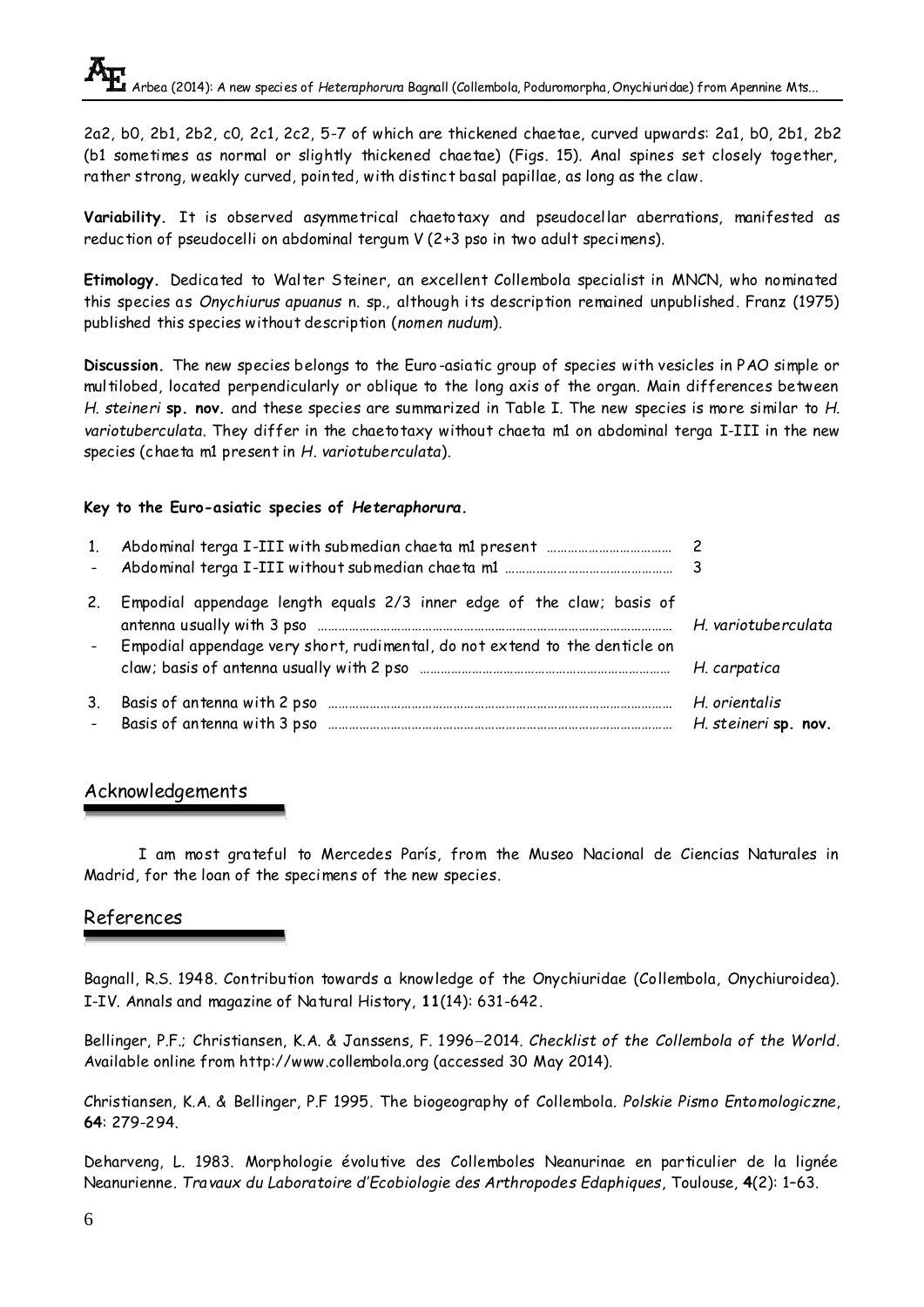D'Haese, C. 2003. Homology and morphology in Poduromorpha (Hexapoda, Collembola). *European Journal of Entomology*, **101**: 385–407.

Fjellberg, A. 1999. The labial palp in Collembola. *Zoologischer Anzeiger*, **237**: 309-330.

Franz, H. 1975. *Die Bodenfauna der Erde in Biozonotischer Betrachtung II*. Erdwiss. Forschung X. Verlag EF Steiner, Wiesbaden, 485 pp.

Jordana, R.; Arbea, J.I.; Simón, C. & Luciáñez, M.J. 1997. *Collembola, Poduromorpha*. *In*: *Fauna Ibérica*, vol. 8. Ramos, M.A. *et al*. (Eds.). Museo Nacional de Ciencias Naturales, CSIC, Madrid, 807 pp.

Massoud, Z. 1967. *Monographie des Neanuridae, Collemboles Poduromorphes à pièces buccales modifiées*. *In*: Delamare Deboutteville, C. & Rapoport, E.H. (Eds.). *Biologie de l'Amérique Australe*. Paris, CNRS, III, 7–399.

Pomorski, R.J. 1998. Onychiurinae of Poland (Collembola: Onychiuridae). *Genus, International Journal of Invertebrate Taxonomy (Supplement)*: 1-201.

Pomorski, R.J. 2002. Review of the North American *Heteraphorura* Bagnall, 1948 (Collembola: Onychiuridae) with description of two new species. *Insect Systematics & Evolution (Group 8)*, **33**(4): 457-470.

Weiner, W.M. 1996. Generic revision of Onychiurinae (Collembola: Onychiuridae) with cladisti c analysis. *Annales de la Société Entomologique de France (N.S.)*, **32**: 163-200.

Yosii, R. 1956. Monographie zur Höhlencollembolen Japans. *Contributions from the Biological Laboratory, Kyoto University*, 3: 1-109.

Yoshii, R. 1996. Identity of some Japanese Collembola IV. *Deuteraphorura* group of *Onychiurus* – continued. *Annales of the Speleological Institute of Japan (Iwaizumi)*, **14**: 1-15.

**TABLE I.-** Comparison of *H. steineri* **sp. nov.** with the other Euro-asiatic *Heteraphorura* with vesicles in PAO simple or multilobed, located perpendicularly or oblique to the long axis of the organ. Differences in **bold**. Emp = empodial appendage; claw = inner edge of the claw; = absent; + = present; VT = ventral tube.

|                         | variotuberculata   | carpatica         | orientalis          | steineri sp. nov. |
|-------------------------|--------------------|-------------------|---------------------|-------------------|
| Pso dorsal              | 3(2)0/011/11022(3) | 20/011/11023(2.4) | 20/011/11022        | 30/011/11023      |
| chaeta m1 on Abd. I-III |                    |                   |                     |                   |
| Emp/claw                | 2/3                | 1/4               | 2/3                 | 2/3               |
| PAO vesicles            | 17-25              | $17 - 22$         | $25 - 28$           | 20-25             |
| VT chaetae              | $8 + 8$            | $8 + 8$           | $13 - 19 + 13 - 19$ | $7 - 8 + 7 - 8$   |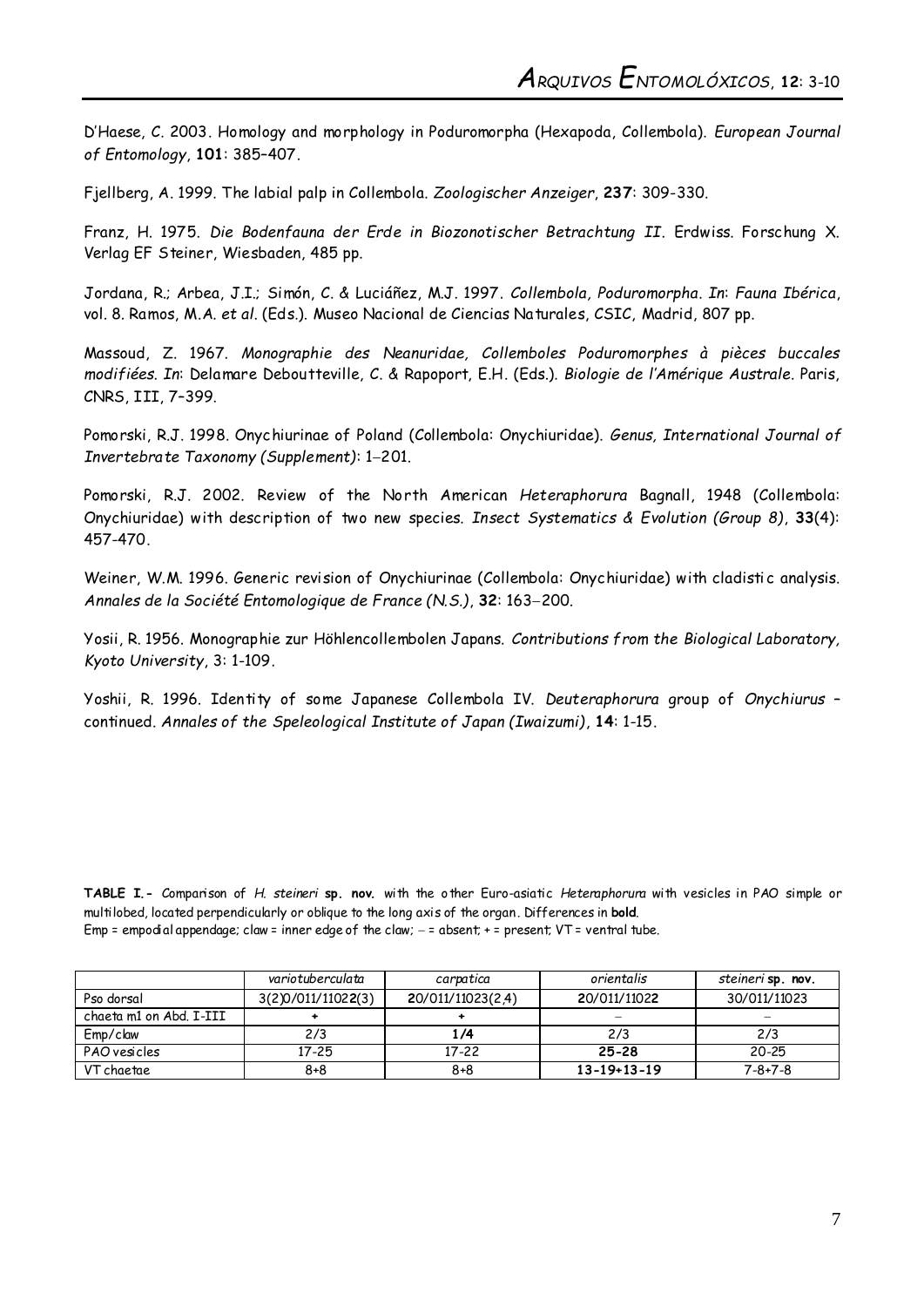

**Figs. 1–6.-** *Heteraphorura steineri* **sp. nov.**

**1.-** Chaetotaxy and localization of pseudocelli on dorsal side of body. **2.-** Postantennal organ. **3.-** Antennal III sensory organ. **4.-** Labium and postlabial chaetae. **5.-** Ventral chaetotaxy of abdomen, male. **6.-** Ventral chaetotaxy of abdomen, female. Scales: 0.2 mm (1, 5, 6), 0.05 mm (2, 3, 4).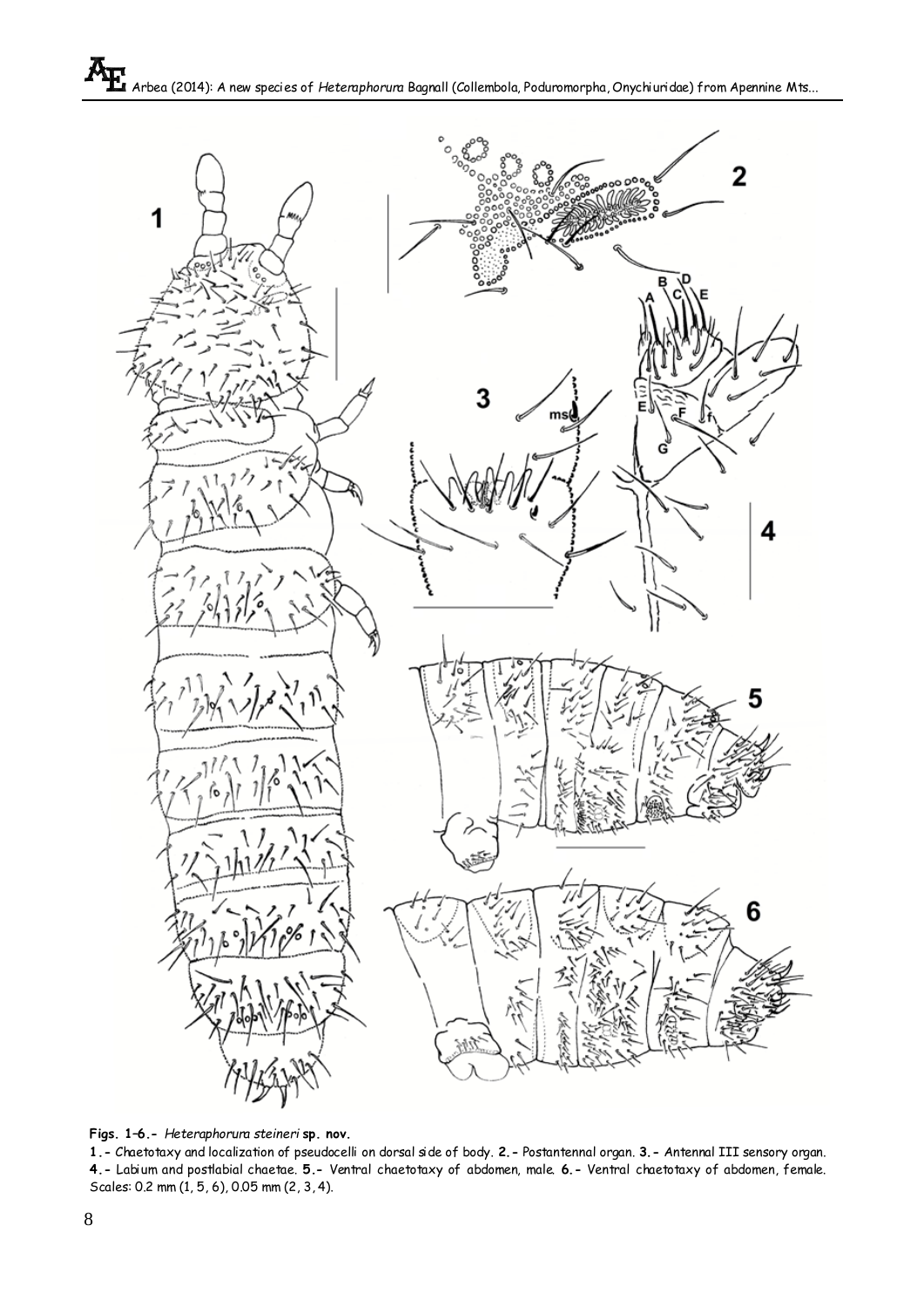

**Figs. 7–14.-** *Heteraphorura steineri* **sp. nov.**

**7.-** Chaetotaxy of central part of Abd. sternum IV, male ventral organ, remnant of furca. **8.-** Chaetotaxy of central part of Abd. sternum IV, female, remnant of furca. **9.-** Dorsal pso on Th. II. **10.-** Dorsal pso on Abd. V. **11.-** Dorsal pso on Abd. II. **12.-** Maxillary palp. **13.-** Distal part of leg I. **14.-** Distal part of leg III. Scales: 0.05 mm.